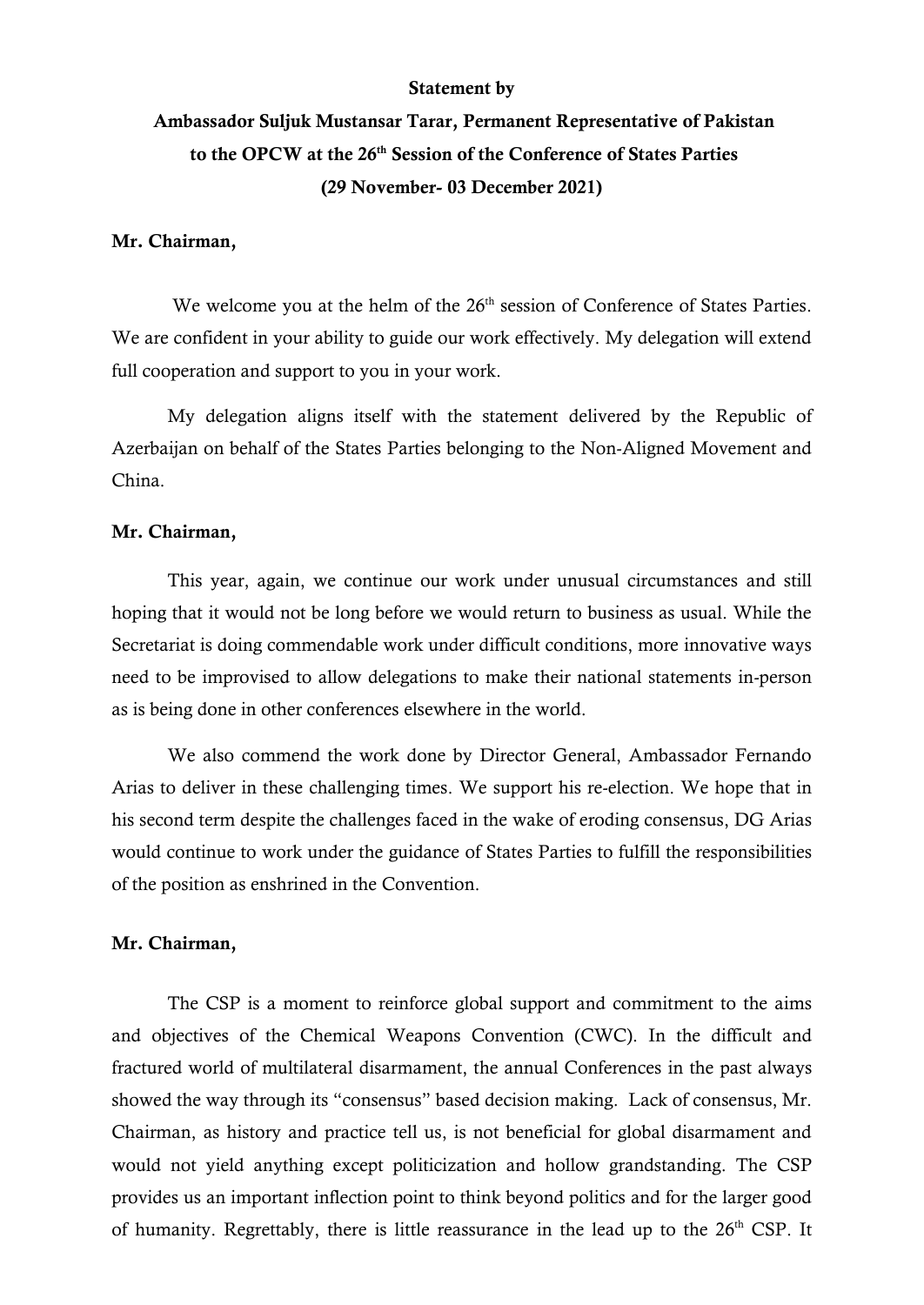remains our hope that the traditional strength of the OPCW to progress through dialogue and consensus will sought to be restored during this session of the Conference.

## Mr. Chairman,

The single most important goal of the OPCW is the total verified destruction of chemical weapons from the world.We still await reaching the target. We hope that the goal would soon be completed and that all abandoned chemical weapons would also be completely eliminated.

There cannot be any reluctance to condemn the use of chemical weapons nor to investigate credible reports of such use. However, these cannot become justifications for arbitrary actions that have no basis in the Convention. Progressive erosion in the integrity of the Convention must stop for the sake of maintaining global support for this unique disarmament treaty.

Irrespective of the merits of the issue, the manner in which the CNS-acting chemicals has been handled is a classic case of how the policy making organs of the OPCW must never conduct business. Needless to say that any decision that does not have the support of a State Party creates no obligations whatsoever for that member. Obligations can only be modified or interpretations effected either through consensus or through the amendment procedures laid down in the Convention.

We have read the Director General's reports on progress in the elimination of the Syrian chemical weapons programme. We understand that the pandemic also affected Secretariat's work in this area. It is crucial to continue constructive engagement with Syria not losing sight of accomplishments that resulted from unity of purpose and Syria's cooperation. It is in this spirit that Pakistan supports continuation of constructive engagement between Syria and Technical Secretariat for early resolution of all outstanding matters in the line with the Convention.

## Mr. Chairman,

The budgetary proposal's departure from the practice of Zero Nominal Growth, its use to support implementation of the controversial C-SS/Dec.3 decision for another year, and in the last 6 years transfer of considerable resources out of International Cooperation and Assistance (ICA) Programme does not augur well. The transfer of funds has affected the African Group most and Pakistan supports the call by the African Group to ensure full and effective implementation of the ICA Programmes.